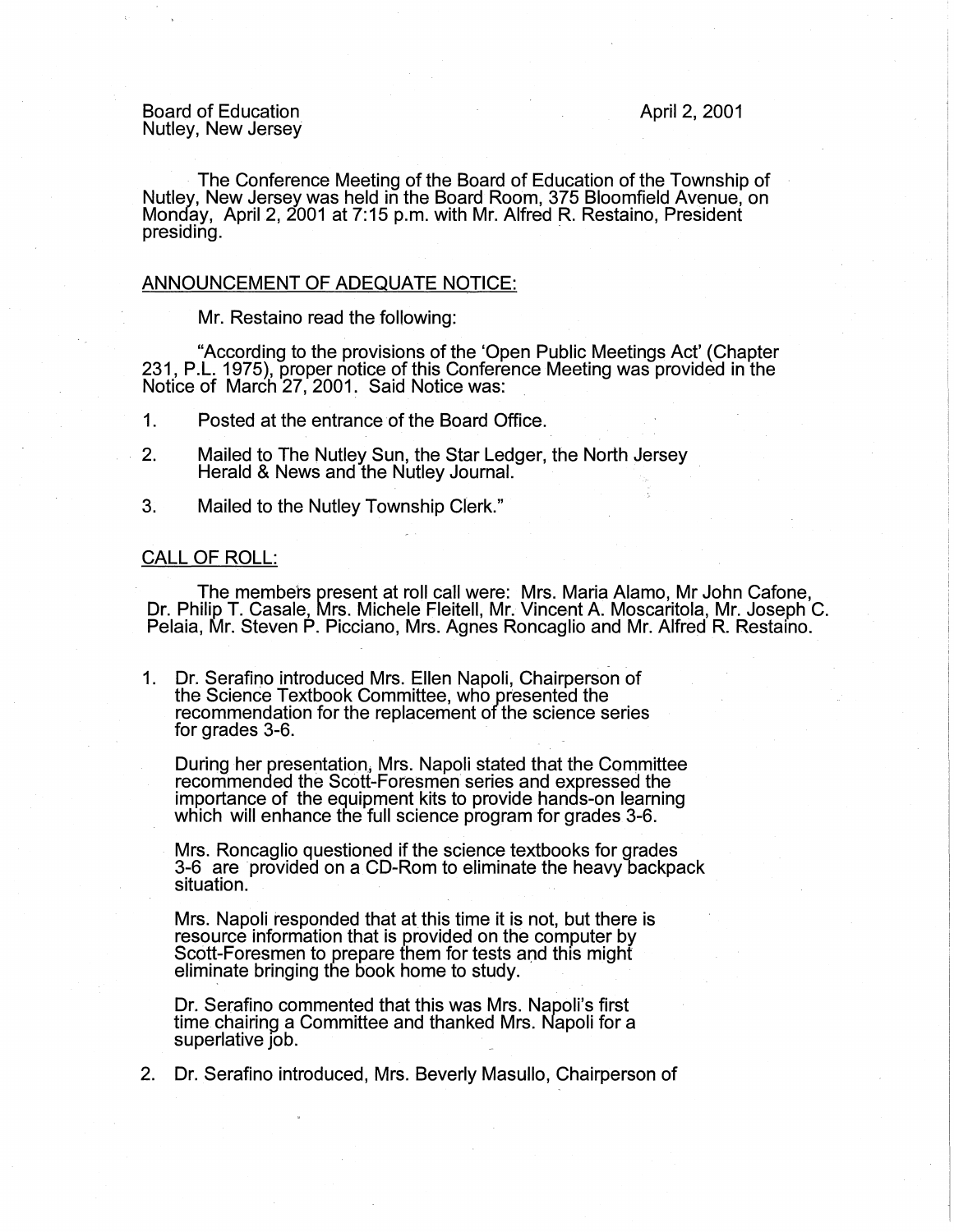the K-6 Mathematics Textbook Committee, who presented the recommendation for the replacement of the math series grades K-6.

Mrs. Masullo stated that after a vote from the entire elementary staff throughout the district, it was the recommendation of the Committee to purchase the Silver Burdett & Ginn series.

Mr. Fleitell questioned if this series flows into the high school math program since the high school is where they have to take their state tests.

Mrs. Masullo stated that she looked only at the elementary curriculum and the standards and that is what the Committee based their recommendation on.

Dr. Serafino stated that Mrs. Dowse is very familiar with the textbooks used at the high school and she is very comfortable with this textbook selection.

Mr. Picciano asked if the books that the Committee chose and the Terra-Nova test are preparing the children enough for the ESPA and GEPA testing.

Mrs. Masullo thinks that these books will challenge the children. She stated that there is a lot of critical thinking and it is mentioned in the text book what standards are being addressed.

Mr. Restaino thanked Mrs. Masullo and her Committee in presenting to the Board the best possible choice for the mathematics series.

Dr. Serafino commended Mrs. Masullo and the Committee for a job well done.

### RECESS MEETING:

The meeting recessed at 7:40 p.m.

#### RESUME MEETING:

The meeting resumed at 7:47 p.m. in the Board Conference Room.

- 3. Dr. Serafino passed out an article on recent college admission and selection for the Board's perusal .
- 4. Mr. Restaino indicated that he wanted to set up a visit to a prospective site for Board offices and five Board member indicated their availability to go on April 10.

Mr. Cafone suggested another site and that Mr. Sincaglia contact the real estate agent.

Dr. Casale and Mr. Picciano mentioned two other possible sites.

5. Mr. Alamo noted that the Policy Committee met earlier this evening and she wanted the Board to know that the Committee